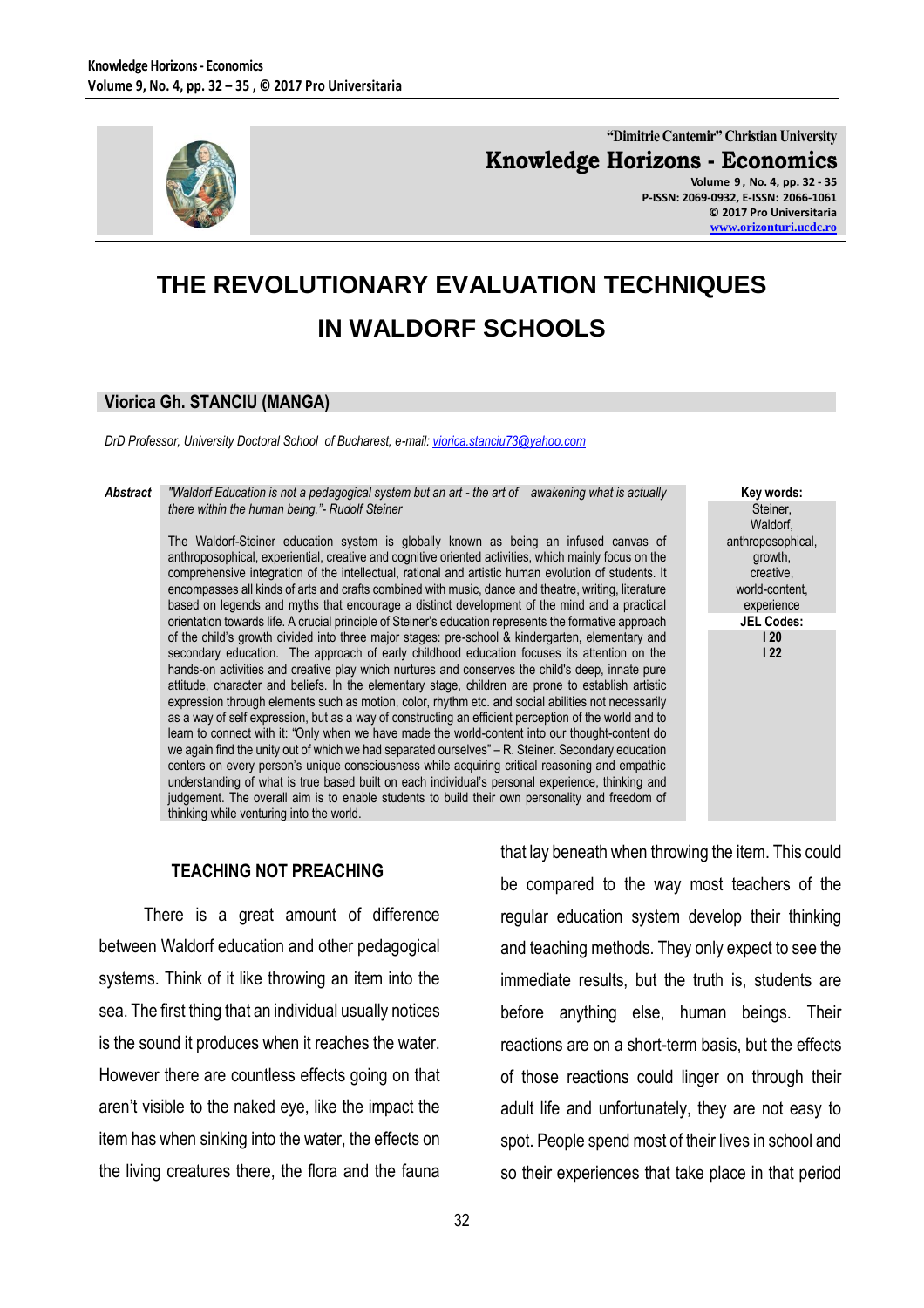of time would definitely take a tall on them if not conducted and led properly by someone who can both understand and help them manage through the entire process of maturation.

Steiner education relies on human progress that endorses the significance of the sensorial and body language of the individual and its far-reaching important role in developing new learning skills. Waldorf Teachers acknowledge that education has become more than a simple procurement of information and austere academic curricula or competitive testing. They comprehend that the world is constantly changing and that is merely impossible to predict what sort of knowledge people would have to acquire to ease their life in the near future. Nevertheless, they are also aware that intellectual elasticity, creative interpretation, self-reliant reasoning, moral discernment, elegant and precise written and oral communication skills, and the capability to work together productively will be essential to success in today's ever changing, global community. The Waldorf teaching methods are especially designed to preserve these exact abilities and to guarantee a high rate of success in any domain in which students wish to engage.

Teachers are devoted to create an inner excitement when it comes to learning. This rules out the necessity for quantitative testing, academic ranking, and compensations to further stimulate learning and enables motivation to appear from within. The main goal concentrates upon children having the ability to integrate free thinking into their daily lives, to mentally absorb information rather than memorize isolated facts, to be willing to take risks and to ultimately become leaders with refined ethical and cultivated moral guidelines who take action and are spirited and fierce when going for their desires.

The main focus of this system is the analysis of the teaching content and methods to the pupil's learning process correlated with the stages of his mental development regarded in childhood and adolescence. The lessons are devised to target the prevalence of the inner freedom and independence. Therefore Steiner does not attempt to link the gaps between us and the outer world. Instead, students' reasoning ought to be assumed as part of the world that they can learn to control and steer to their own needs and desires. This qualitatively thinking, which they can practice to take part in rather than just examine the world around them , gives birth to concepts that represent the true aspects of the world, rather than just some logical abstractions. Waldorf schools find it very effective that during the first years of life, children can be urged to learn at their optimum level by being deeply involved into an environment where they can seek knowledge through uninhibited simulation of day-to-day activities. From birth to nearly the 7th year of growth, children build the foundation of their unification with the outside world by finding out how to walk, talk, and get a grip of the basic control they can have over their body. This is the period of time when the emphasis is on developing the will while the governing impulse is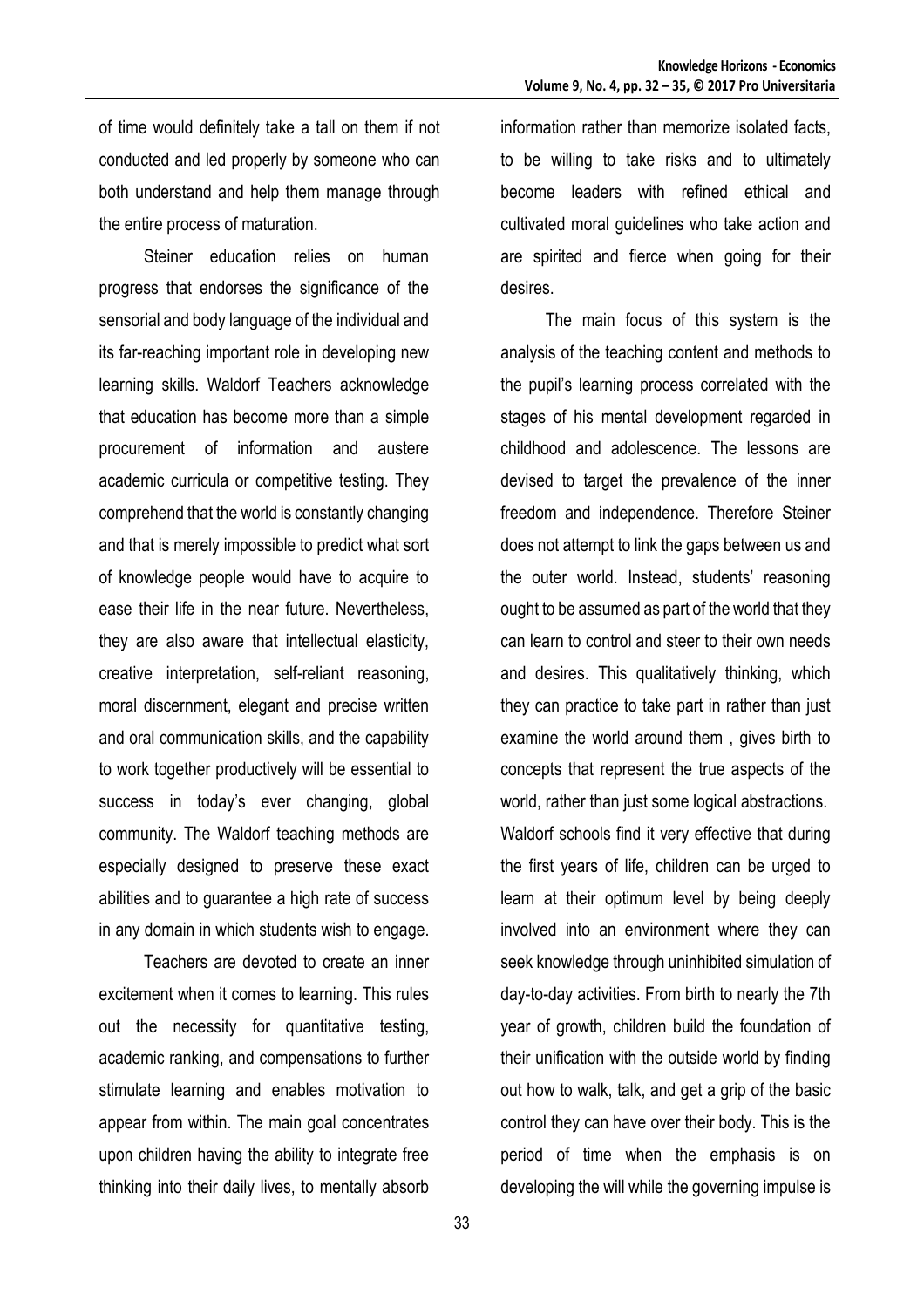to learn through doing, through imitation. The early childhood educational programs therefore focus on empirical education, permitting children to attain and use information by the power of example, and by involving themselves in activities based on imaginative play. The overarching goal being to instill the child with a sense of reverence upon the definition of the world. Teachers usually apply a constant routine that combines free play with handcrafting such as sketching or carving, circle time that bind songs with story-telling, and practical tasks like cooking, cleaning or even gardening. While engaging in what might frequently be seen as some common household tasks, children learn how to do things for themselves rather than being taught about how to do them. Furthermore, the classroom is so manufactured that it resembles a warming home, filled with toy-tools and trinkets usually made from very natural-sourced materials that contribute to their daily imaginative play. The adoption of the organic materials has been extensively exalted as accomplishing children's aesthetic needs and reinforcing their identification with nature reacting against the dehumanization of the industrialized era.

When reaching the age of 7 years old, the child begins to rise through the development of feeling. Feeling here does not mainly define the regular emotions of the being, but to aesthetic feelings such as trust and beauty. Therefore, in Waldorf elementary school, the child realises his feelings are awakened through stories and poems that draw creative and magnificent pictures and that work actively on the imagination. In order for children to truly link themselves more profoundly with the academic subjects, they are bridged through theatre drama, eurhythmy, vocal and instrumental music, developing writing, etc. The major subjects include language arts, mythology, history, geography, algebra, geometry, biology, astronomy, physics, chemistry, and nutrition. Teachers target is to present a role model children will naturally desire to lead by, gaining loving authority through cherishing and supporting the extended prosperity of the curiosity, imagination, and creativity. There is a narrow dependence on standardized textbooks as Steiner's education reassures the individual variations regarding each student's pace of learning with the sole expectation that a child will absorb a concept or acquire a skill when he or she is up for it. Cooperation takes priority over competition. Steiner's theory relied on the need for teachers to always support independent thinking and to conserve the role of a great mentor without affecting children's own assessment of authority and inquiry.

In the final phase of Steiner's education – the upper school, the system helps once again a student to build his or hers last traits before joining the world as it is, shifting from the emphasis of developing will and feeling to develop thinking. Students are demanded to comprehend any abstract material handed to them and are expected to have the right amount